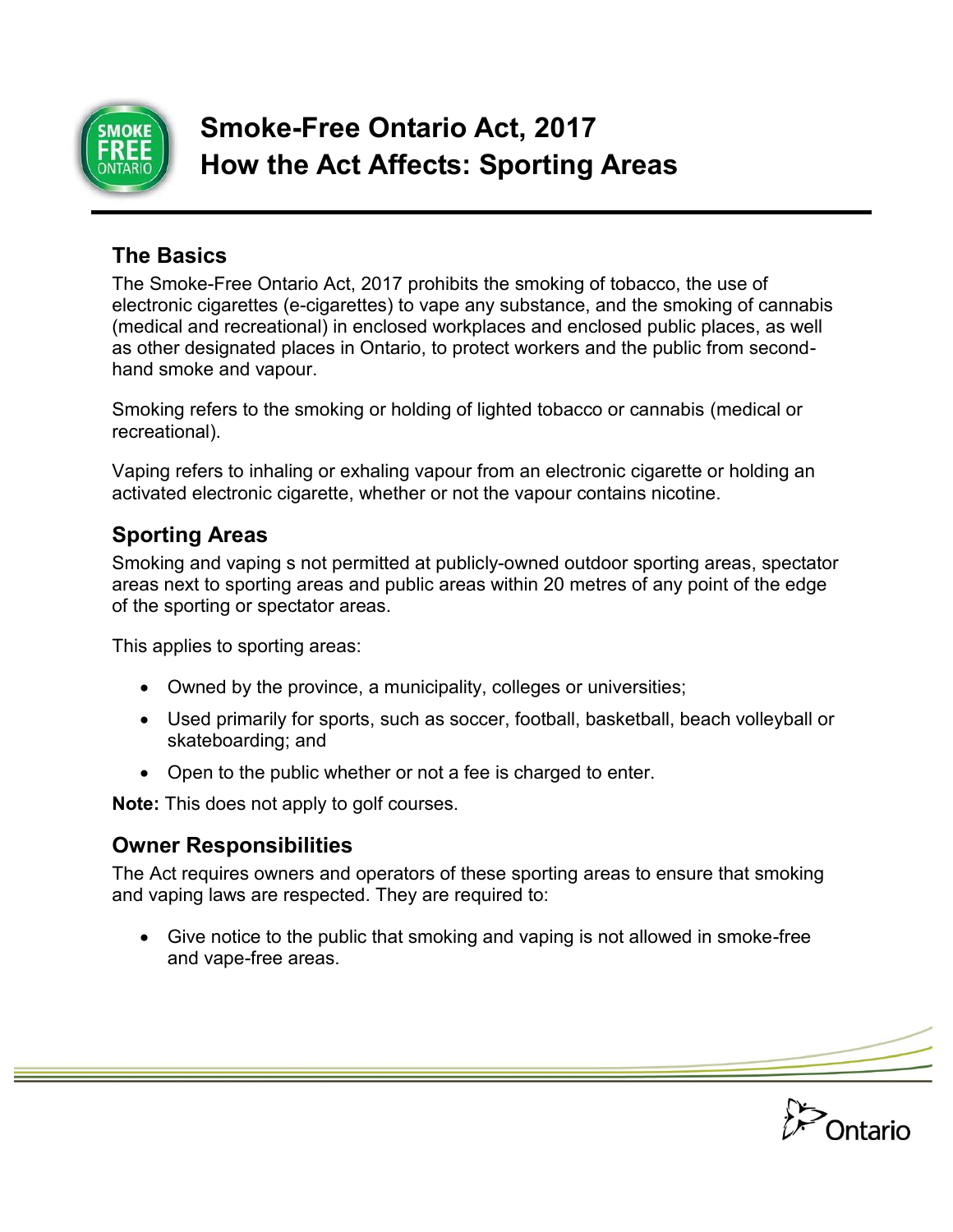- Post "No Smoking" and "No Vaping" signs, or a dual "No Smoking and No Vaping" sign at entrances and exits to the smoke-free areas, in appropriate locations and in sufficient numbers to ensure that the public is aware that smoking and vaping is not allowed.
- Ensure that people do not smoke or vape in the smoke-free and vape-free areas.
- Ensure that no ashtrays or similar equipment remain in the smoke-free and vapefree areas.
- Ensure that someone who refuses to comply with Ontario's smoking and vaping laws does not remain in the smoke-free and vape-free area.

## **Enforcement**

Local public health units will carry out inspections and respond to complaints regarding smoking on or around sporting areas.

### **Penalties**

Anyone caught smoking or vaping on or around these sport areas may be charged with an offence, and if convicted could face a maximum fine of \$1,000 (for a first offence) or \$5,000 (for any further offence).

The owner or operator of a sporting area who fails to fulfill their responsibilities under the law may be charged with an offence, and if convicted, could face a maximum fine:

Signage responsibilities

- For individuals: \$2,000 (for a first offence); \$5000 (for a second offence); \$10,000 (for a third offence); \$50,000 (four or more offences).
- For corporations: \$5,000 (for a first offence); \$10,000 (for a second offence); \$25,000 (for a third offence); \$75,000 (four or more offences).

Other responsibilities

- For individuals: \$1,000 (for a first offence); \$5,000 (two or more offences).
- For corporations: \$100,000 (for a first offence); \$300,000 (two or more offences).

This fact sheet is intended as a quick reference only and should not be considered to be legal advice. For more information, please contact your local [Public Health Unit.](http://www.health.gov.on.ca/en/common/system/services/phu/locations.aspx)